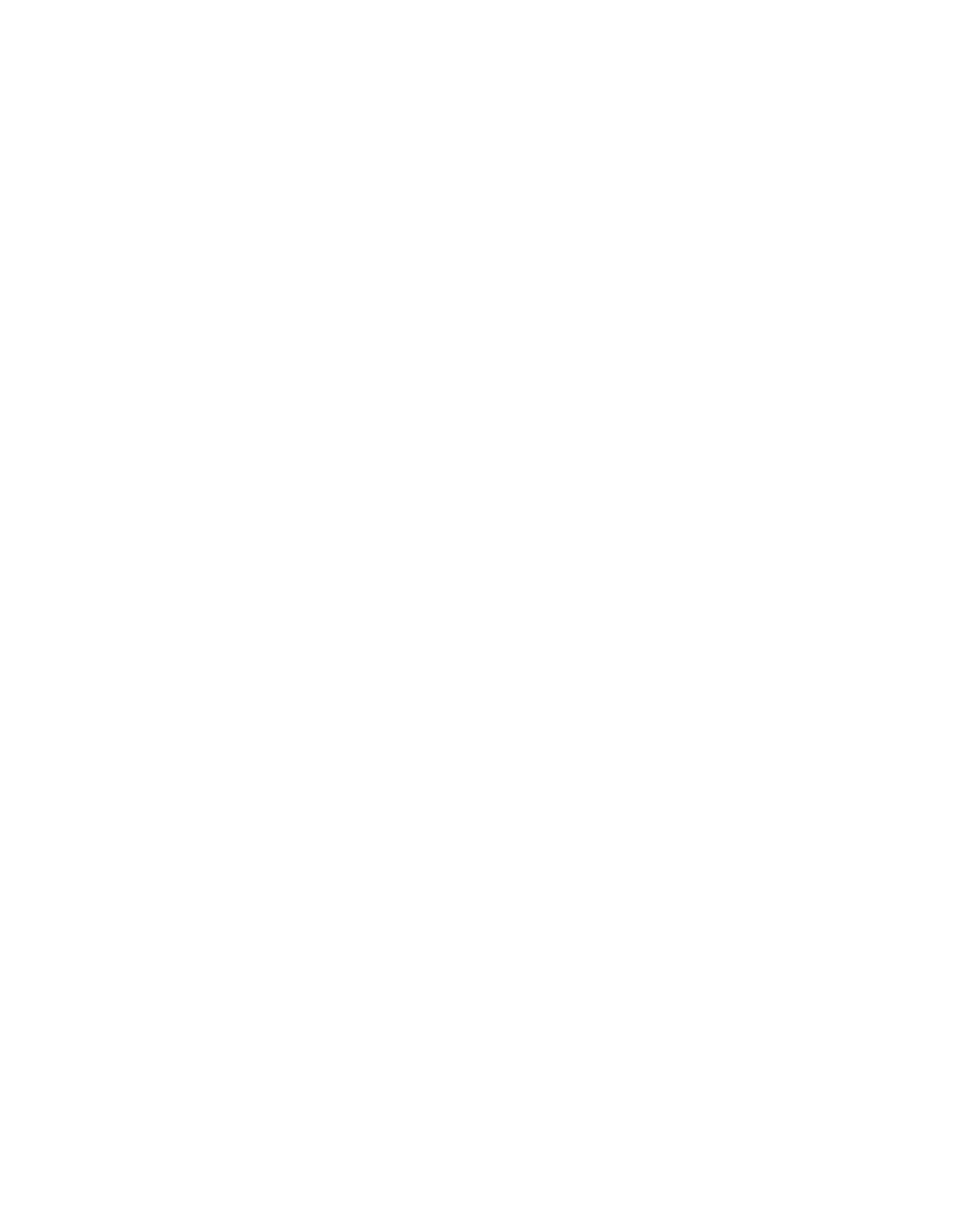### **FAQ's about PADI Open Water Scuba Certification:**

#### 1. **How much does it cost?**

*The sum of the 2 basic course fees and check-out dives is: \$250 to City of Fernandina Beach + \$202 to PADI online for eLearning = \$452 (both subject to change). Ask for lodging options at the first session and/or if a reduced group lodging rate is available. Fees may be subject to change. Credit cards are accepted at the Atlantic Recreation Center or via phone with a 2.5% service charge.* 

#### 2. **What do I have to provide?**

*Students provide their own mask, snorkel, fins and booties at the first in-person session. The local dive shop offers a student equipment package purchase discount. Tanks, wetsuits, regulator, dive computers, BCDs and weights are provided. Admission and tank fills are included in the course fee. Hotel and your personal transportation costs are not included. Transportation with your instructor in a City passenger van may be an option at no additional charge.* 

#### *3.* **Where will my training occur?**

*Classroom discussion sessions and confined pool sessions are offered through the City of Fernandina Beach Parks and Recreation Department. Registration, classroom sessions and most pool sessions are offered at the Atlantic Recreation Center, located at 2500 Atlantic Avenue. Some pool sessions may be scheduled at the City pool located at 1200 Elm St. The four open water dives are typically conducted in the Florida Springs, located in Central Florida. Devils Den, located in Williston, Florida, and Rainbow River in Dunnellon are our most common destinations. See FAQ#12 for more details on check-out dives.* 

#### *4.* **How long does the course take to complete?**

*We typically offer a 2-weekend, full-day, in-person format but other options are available (just ask!). Your course time depends on the schedule you choose and your eLearning pace. Plan on at least 10 hours to complete all eLearning sessions prior to attending your first in-person session. Typically, class discussions and local pool sessions take approximately 8-10 hours and the four open water training dives require 2 full days. We offer private training options and will also customize course schedules for groups of 5 or more (ask! We may be able to find others to complete a group).* 

#### 5. **How much academic preparation will be required on my part?**

*This Open Water Diver certification course requires that you complete the PADI eLearning course prior to attending class. Completion time will vary with the individual but plan on 10 or more hours. A short "Quick Test" will be administered on site during the first inperson session to assure your instructor that you are prepared. Classroom discussions will assist you in clarifying any concepts. eLearning provides you with the opportunity to attend just a brief session with an instructor to complete paperwork prior to pool sessions and the flexibility to discuss pertinent topics in the classroom with no further testing.* 

#### 6. **Are there age restrictions for Open Water Certification?**

*There is no maximum age for certification. While the preferred minimum age is 12, 10-11-year-olds may become certified divers with additional restrictions on class size and depth requirements. Due to these restrictions, enrollment and/or course completion for a 10 or 11 year old is at the instructor's discretion. It is recommended that both parent and 10-11 year old student meet with the instructor prior to enrollment. An additional pre-course video is required for this age group.* 

#### 7. **Must I be a good swimmer to take this course?**

*Safety and endurance are the key (it doesn't have to look pretty!). You will be required to successfully swim continuously and unassisted for 200 yards without equipment or 300 yards using mask, fins & snorkel, as well as successfully complete a 10 minute float or tread prior to the end of the course. Generally, we schedule this swim test at the first in-person session so please bring your student equipment package (FAQ#2) and be prepared to get wet first thing!* 

#### 8. **I'm not positive that I will like scuba diving. May I try it before I enroll in the full course?**

*Yes! Schedule a Try-it Dive with an instructor which consists of a brief 30 minute equipment fitting and familiarization session followed by a 1- hour pool session. The fee for a Try-it Dive is \$50 city residents/\$62 non-city. Couple and group rates are available.*

#### *9.* **I may have a medical condition that could affect my ability to scuba dive. May I enroll in the course?**

*Prior to the first Open Water course pool session, you must complete the PADI Medical Questionnaire in your student Record Folder. If you answer "Yes" to any of the questions listed, you may have to obtain your physician's approval to dive. All conditions listed may affect your ability to dive safely. Read these carefully before responding (you may not change your answers on this legal document) and answer truthfully. If a physician's consent is required, obtain the PADI physician's consent form from the Recreation Department and bring the completed form, signed by your physician, to your instructor on the first night of class. We recommend that you complete the Medical Questionnaire and follow through with a visit to your physician (if required) before enrolling in eLearning (as there are no eLearning refunds) and well before the start date of your course in order to avoid unnecessary delays in your training schedule. If you have a disability your instructor will work with you towards the completion of course objectives.*